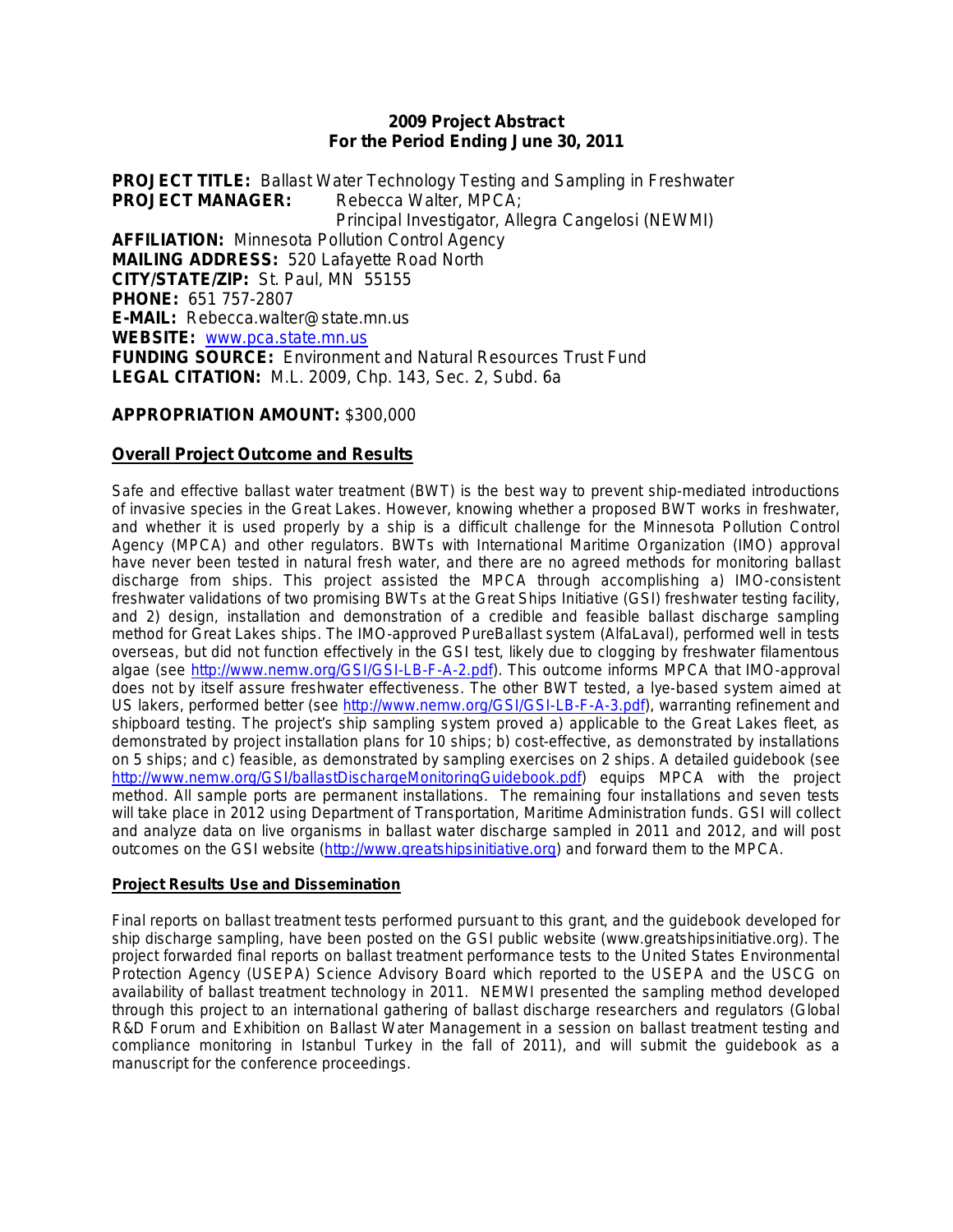# **Environment and Natural Resources Trust Fund 2009 Work Program Final Report**

| <b>Date of Final Report:</b>            | November 23, 2011                                         |           |         |  |  |
|-----------------------------------------|-----------------------------------------------------------|-----------|---------|--|--|
| Date of Work Program Approval:          | June 16, 2009                                             |           |         |  |  |
| <b>Project Completion Date:</b>         | June 30, 2011                                             |           |         |  |  |
| <b>PROJECT TITLE:</b>                   | Ballast Water Technology Testing and Sampling in          |           |         |  |  |
|                                         | Freshwater                                                |           |         |  |  |
| <b>PROJECT MANAGER:</b>                 | Rebecca Walter, MPCA;                                     |           |         |  |  |
|                                         | Principal Investigator, Allegra Cangelosi (NEWMI)         |           |         |  |  |
| <b>AFFILIATION:</b>                     | Minnesota Pollution Control Agency                        |           |         |  |  |
| <b>MAILING ADDRESS:</b>                 | 520 Lafayette Road North                                  |           |         |  |  |
| City / State / Zip:                     | St. Paul, MN 55155                                        |           |         |  |  |
| <b>Telephone Number:</b>                | 651 757-2807                                              |           |         |  |  |
| <b>E-mail Address:</b>                  | Rebecca.walter@state.mn.us                                |           |         |  |  |
| <b>Fax Number:</b>                      |                                                           |           |         |  |  |
| <b>Web Site Address:</b>                | www.pca.state.mn.us                                       |           |         |  |  |
| <b>Location:</b>                        | Northeast Region; St. Louis, Lake, Cook Counties; City of |           |         |  |  |
|                                         | Duluth and others                                         |           |         |  |  |
| <b>Total Trust Fund Project Budget:</b> | <b>Trust Fund Appropriation</b>                           | \$        | 300,000 |  |  |
|                                         | \$<br><b>Great Lakes Protection Acct</b>                  |           |         |  |  |
|                                         | <b>Minus Amount Spent:</b>                                | <u>\$</u> | 366,000 |  |  |
|                                         | <b>Equal Balance:</b>                                     | \$        | 0       |  |  |

**Legal Citation: M.L. 2009, Chp. 143, Sec. 2, Subd. 6a** 

# **Appropriation Language:**

\$300,000 is from the trust fund and \$66,000 is from the Great Lakes protection account to the commissioner of the Pollution Control Agency in cooperation with the Department of Natural Resources to conduct monitoring for aquatic invasive species in ballast water discharges to Minnesota waters of Lake Superior and to test the effectiveness of ballast water treatment systems.

#### **Final Project Summary (Abstract)**

Safe and effective ballast water treatment (BWT) is the best way to prevent ship-mediated introductions of invasive species in the Great Lakes. However, knowing whether a proposed BWT works in freshwater, and whether it is used properly by a ship is a difficult challenge for the Minnesota Pollution Control Agency (MPCA) and other regulators. BWTs with International Maritime Organization (IMO) approval have never been tested in natural fresh water, and there are no agreed methods for monitoring ballast discharge from ships. This project assisted the MPCA through accomplishing a) IMO-consistent freshwater validations of two promising BWTs at the Great Ships Initiative (GSI) freshwater testing facility, and 2) design, installation and demonstration of a credible and feasible ballast discharge sampling method for Great Lakes ships. The IMOapproved PureBallast system (AlfaLaval), performed well in tests overseas, but did not function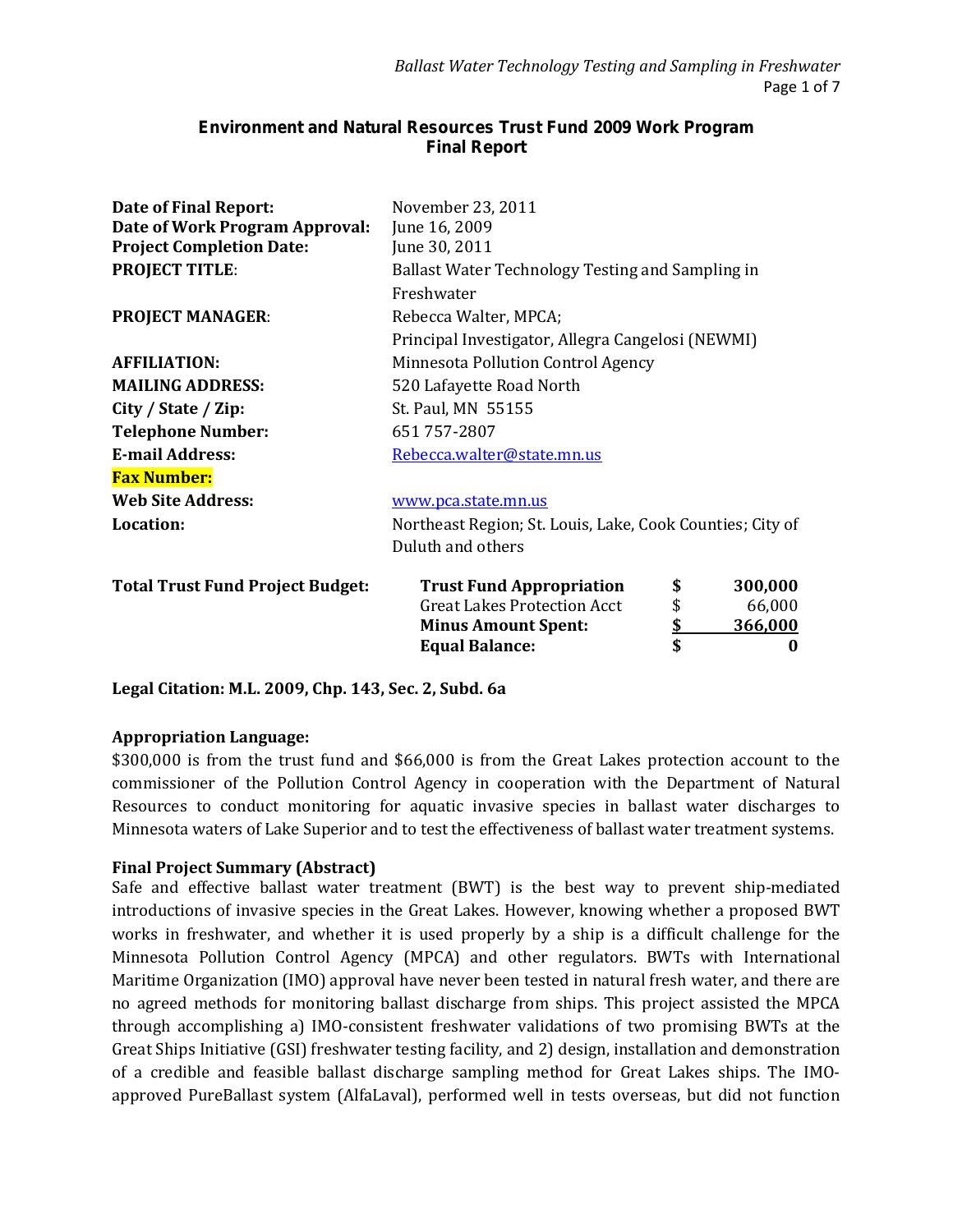effectively in the GSI test, likely due to clogging by freshwater filamentous algae (GSI, 2011a; attached as Appendix A). This outcome informs MPCA that IMO-approval does not by itself assure freshwater effectiveness. The other BWT tested, a lye-based system aimed at US lakers, performed better (GSI 2011b; attached as Appendix B), warranting refinement and shipboard testing. The project's ship sampling system proved a) applicable to the Great Lakes fleet, as demonstrated by project installation plans for 10 ships; b) cost-effective, as demonstrated by installations on 5 ships; and c) feasible, as demonstrated by sampling exercises on 2 ships. A detailed guidebook (GSI, 2011c, attached as Appendix C) equips MPCA with the project method. All sample ports are permanent installations. The remaining 4 installations and 7 tests will take place in 2012 using Department of Transportation, Maritime Administration funds. GSI will collect and analyze data on live organisms in ballast water discharge sampled in 2011 and 2012, and will post outcomes on the GSI website [\(www.greatshipsinitiative.org\)](http://www.greatshipsinitiative.org/) and forward them to the MPCA.

## **Outline of Project Results**

This project helped prepare the MPCA for implementation of its ballast water discharge permit by providing hardware design and sampling methods and actual sample port installations for monitoring live organisms in ballast water discharge from ships in the Great Lakes. This project also generated important new information on treatment technology performance in fresh water to assist the MPCA in approving technologies between 2011 and 2016. In addition, this project influenced international, federal and other Great Lakes states' efforts to prevent the introduction and spread of invasive species.

**Result 1:** Install and trial inline sampling devices on ten ships, develop a methods guidebook for effective ship discharge monitoring, and categorical data on ballast biological constituents of subject ships.

Results from this part of the study build Minnesota's capacity to monitor ships' discharges into Minnesota ports (i.e., Duluth, Two Harbors, Taconite Harbor, Silver Bay) for invasive species. Launch of this portion of the LCCMR grant was delayed by about 12 months in hopes of consolidating GSI project activity with other national and international ship discharge monitoring methods development efforts. Two groups internationally, the IMO and the International Standards Organization (ISO), had indicated that they too would be developing proposed standard approaches to ship discharge monitoring at the time the grant was awarded to NEMWI. Meanwhile, the United States Coast Guard (USCG) had begun an internal review and development process for the same purpose, though not focused on fresh water ships. Initially, it appeared that the best way to optimize project effort would be to adopt and trial on Great Lakes ships methods recommended by the USCG, IMO and ISO, which according to those organizations were to be issued imminently. As it turned out, these governmental processes encountered delays. Rather than continue to await the output of the design stage of these efforts, GSI undertook its design effort independently, in consultation with these national and international groups. By doing so, the LCCMR-funded GSI project ultimately provided important input into the national and international design processes, accelerating their progress. At the same time, it provides invaluable information on how ship discharge monitoring can work in practice.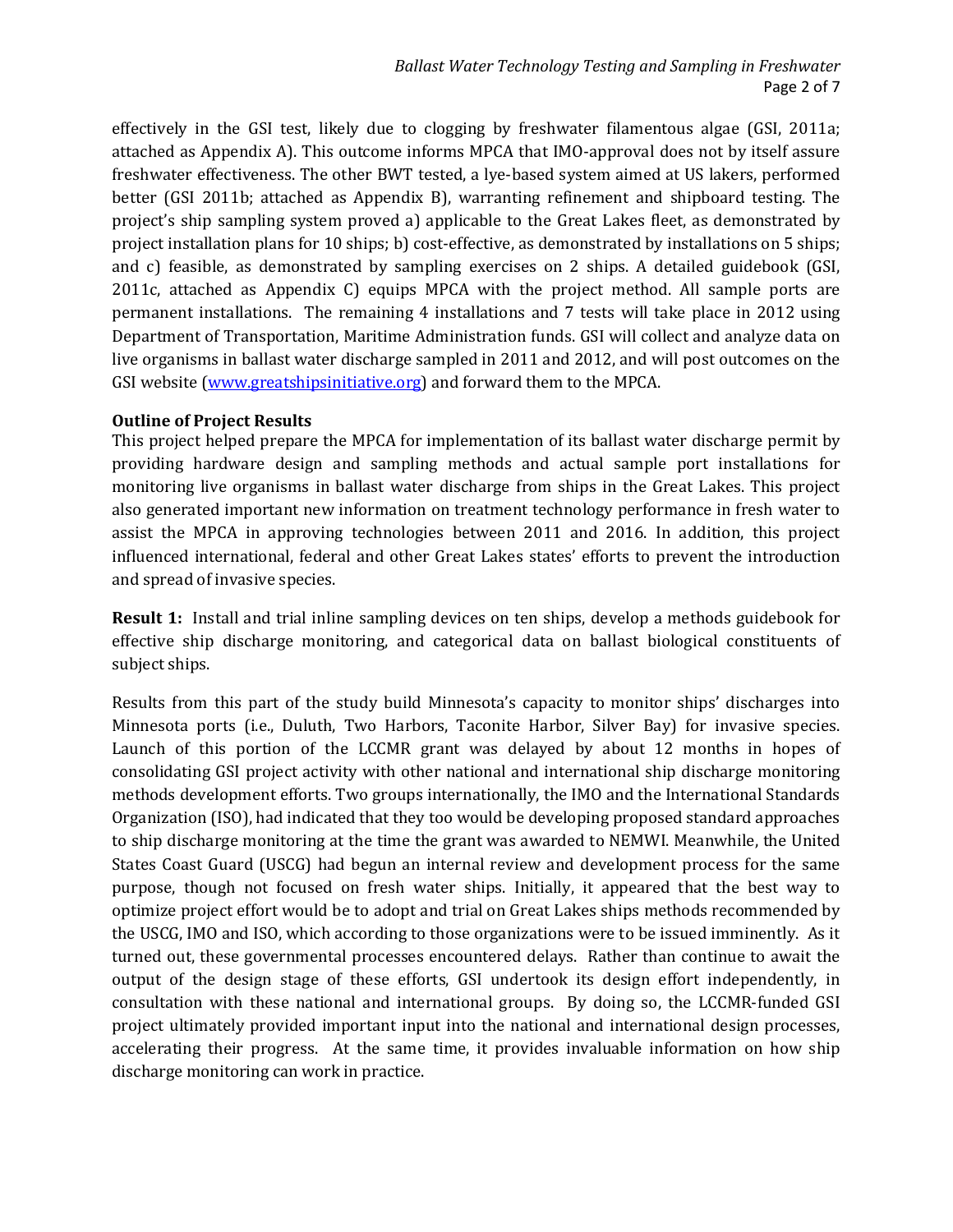Once the effort fully launched, GSI readily developed a proposed ballast discharge sampling design for standard, consistent and representative measurement of live organism densities in ballast discharge across Great Lakes-relevant ship types, and for a variety of purposes, including compliance monitoring, ship board type approval testing, and research. The GSI design is intentionally a low-technology (i.e. affordable) approach to make ship discharge monitoring readily available across Great Lakes ships. The design was peer-reviewed by ship owners, federal and state officials and international ballast discharge sampling experts, and revised prior to finalization. GSI then tested the approach on a number of ships.

The Guidebook for installation and use of this sampling approach is contained in Appendix C. Sampling events, data collection and analysis using these sample port installations will continue into 2012 with MARAD support. These results will be forwarded to the MPCA and published on the GSI website [\(www.greatshipsinitiative.org\)](http://www.greatshipsinitiative.org/) for public viewing as they are finalized during 2012.

Also as a result of this project, ballast discharge sample port installation is well underway for the Great Lakes fleet. GSI completed inspections, reports, fluid mechanics, and drawings for ten ships as of November 2011. The ten Great Lakes relevant ships span subject to engineering design effort through this project span the range of sizes, types and designs that ply the Great Lakes, including four Canadian lakers, four US lakers, and two salty vessels.

The sample ports have been installed on five of the ten ships so far, and four more installations are pending in the near future. The completed installations are on the Indiana Harbor and the Edwin H. Gott (American Steamship and Keystone Shipping Company, respectively), the Niagara (Canada Steamship Lines), the Herbert C. Jackson (Interlake Steamship Company) and the Federal Hunter (Fednav Limited). The Oberstar is on track for installation, and the Tim S. Dool is poised to install pending resolution of unrelated ship equipment issues that are causing delays. CSL has decided to install the sample port on a sister ship (the Richelieu) instead of the Saguenay, still using the GSI design and installation guidelines and report, in support of CSL plans to install a BWTS on the Richelieu in the near future for certification testing purposes. The Polsteam's Isolda or a sister ship will receive the installation at the first dry-docking opportunity. One of the ships was removed from the study after GSI completion of the inspection and report due to a finding that explosion proof equipment would be necessary (James R. Barker, Interlake Steamship Company).

So far, GSI has trialed its sampling approach on two US laker ships (Indiana Harbor and Edwin H. Gott). A sampling date of December 3, 2011 is in place for the Canadian laker Niagara. GSI deployed a team to conduct sampling exercises three additional times, in 2011 but delays and weather obstructed their completion. Sampling events on remaining ships will occur in 2012 using MARAD funds.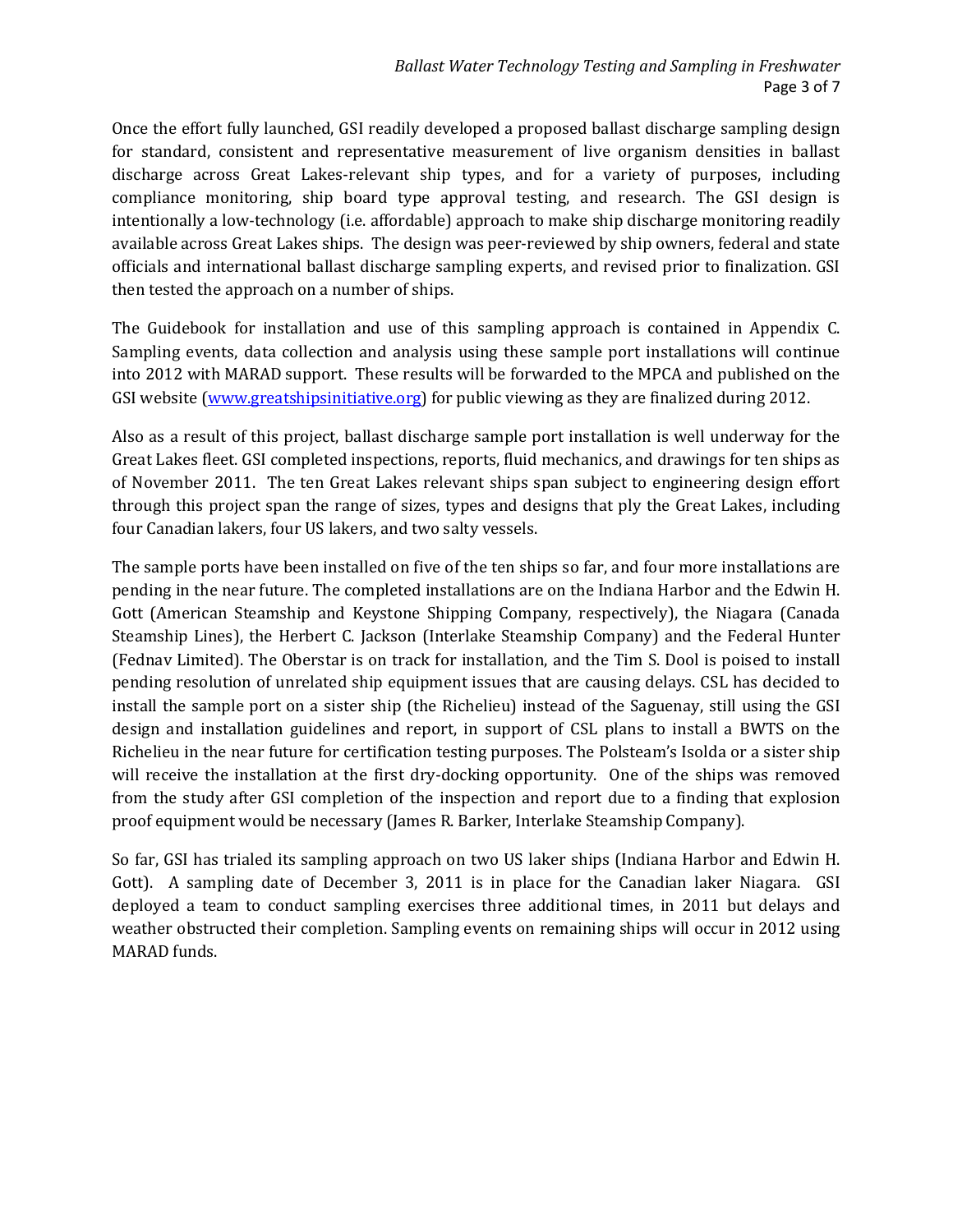| <b>Ship Name</b>              | <b>Ship Type</b>  | Inspected      | <b>Report Submitted</b><br>to Ship Owner | <b>Flanges</b><br><b>Installed</b> | <b>Test Date</b>    |  |
|-------------------------------|-------------------|----------------|------------------------------------------|------------------------------------|---------------------|--|
| Niagara                       | Canadian<br>Laker | 11/17/20<br>10 | Yes                                      | Yes                                | 12/3/2011*<br>$***$ |  |
| Saguenay*                     | Canadian<br>Laker | 11/17/20<br>11 | Yes                                      | $No*$                              |                     |  |
| M/V Tim S. Dool               | Canadian<br>Laker | 1/19/201<br>1  | Yes                                      | Yes                                |                     |  |
| M/V Indiana Harbor            | <b>US Laker</b>   | 1/8/2011       | Yes                                      | Yes                                | 8/18/2011           |  |
| Edwin H. Gott                 | <b>US Laker</b>   | 2/6/2011       | Yes                                      | Yes                                | 10/7/2011           |  |
| Str. Herbert C. Jackson       | <b>US Laker</b>   | 2/7/2011       | Yes                                      | Yes                                |                     |  |
| M/V James R. Barker**         | <b>US Laker</b>   | 2/28/201<br>1  | Yes                                      | No                                 |                     |  |
| M/V Hon. James L.<br>Oberstar | <b>US Laker</b>   | 4/6/2011       | Yes                                      | Pending                            |                     |  |
| <b>Federal Hunter</b>         | Salty             | $N/A***$       | $N/A***$                                 | Yes                                |                     |  |
| Isolda                        | Salty             | 4/26/201<br>1  |                                          |                                    |                     |  |

\*Sample Flanges to be installed on sister ship Richelieu instead; \*\*Removed from study due to requirement of explosionproof equipment;\*\*\*Tentative sample date;\*\*\*\*Installed by ship owner per GSI guidelines.

The GSI project achieved the target (as revised and approved by LCCMR in April 2011) of 10 installation inspections and designs in the project period, and this design and installation work was more than adequate to inform development of the sampling system and methods guidebook required for this project. GSI has presented the sampling methods developed through this project at the Global R&D Forum and Exhibition on Ballast Water Management in a session on ballast treatment testing and compliance monitoring in Istanbul Turkey in the fall of 2011. The installations, which are on-going, are facilitating ship-based BWTS testing on Great Lakes relevantships. For example, the Indiana Harbor and the Richelieu will host treatment system installations within a year, whose performance can be monitored using these sample ports. These GSI sampling ports also will deliver quality information on an on-going basis to the State of Minnesota on the nature of biota in ballast discharge generally. GSI will forward all such data to the State of Minnesota, and will post it for public access through the GSI website, as it is collected and analyzed during 2012.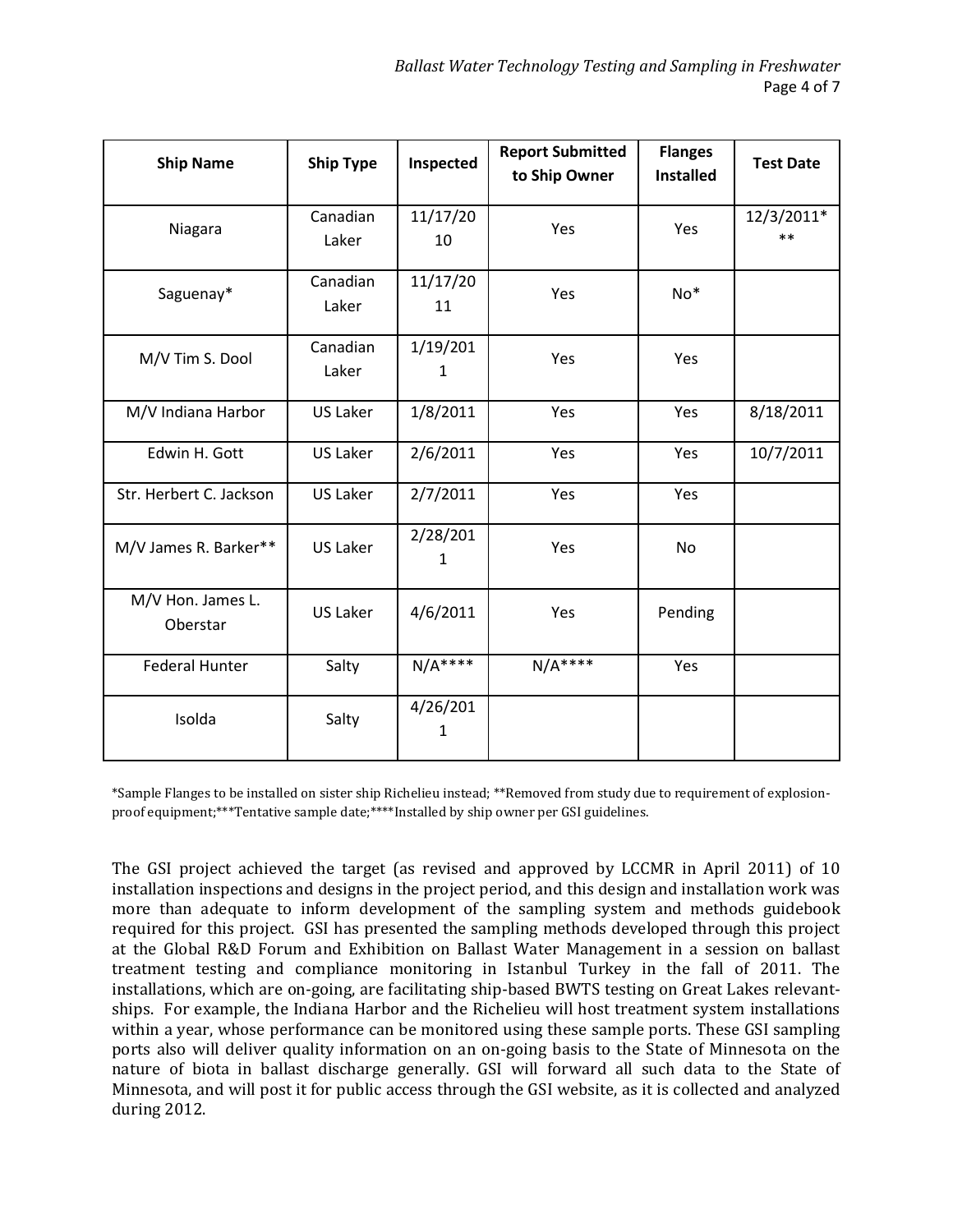| <b>Summary Budget Information for Result 1:</b> | <b>Trust Fund Budget:</b>       | \$156,000   |
|-------------------------------------------------|---------------------------------|-------------|
|                                                 | <b>Amount Spent:</b>            | \$146,551   |
|                                                 | <b>Balance:</b>                 | 9,449<br>\$ |
|                                                 | <b>Final Payment to E&amp;O</b> | $$ -9,449$  |
|                                                 | <b>Balance:</b>                 | \$<br>0     |
|                                                 |                                 |             |

**The remaining amount in Result 1 will be paid to the Insurance Company for Errors and Omissions Insurance. The balance in the Total Project Balance is zero because this \$9,449 is ear marked.** 

**Result 2:** Land-Based Testing of Promising BWTS at GSI's Freshwater RDTE Facility

NEMWI, through the GSI project, operates the only ambient fresh water ballast water treatment testing facility in the world. The GSI testing facility, funded largely by MARAD and other DOT funds, is located in the Duluth/Superior Harbor and benefits greatly from technical support from the University of Wisconsin, University of Minnesota and AMI Consulting Engineers. During the project period, GSI tested two BWTSs that have received or are likely to seek final approval under international guidelines.

NEMWI first lined up the Sedna System by Hamann, an IMO-approved treatment system, for testing under this grant in 2009, but Hamann withdrew its application just prior to testing as a result of newly discovered problems with residual toxicity in cold water systems. (The company has just recontacted GSI for testing in 2012 using a revised treatment process which is designed to eliminate this toxicity problem). GSI then lined up respected marine technology vendor Alfa Laval for tests on its PureBallast® BWTS. This BWTS was the first system to receive IMO approval, and is suitable for use on Canadian lakers and salty vessels that visit the Great Lakes. The treatment method employs filtration and a UV-based advanced oxidation system. It does not employ an active substance, *per se*, but produces lethal radicals that kill organisms and then degenerate after a short period of time. GSI conducted preliminary trials at the bench scale to assure that the discharge met state and federal water quality requirements, and then proceeded to plan, implement and analyze land-based tests. In addition to the IMO-approved version of the BWTS, Alfa Laval requested trial of an updated version that optimizes operational conditions. The same BWTS unit had just received IMO certification testing at a Norwegian land-based facility (NIVA) in brackish and salt water prior to shipment to GSI.

The land-based fresh water tests at GSI of the optimized PureBallast® BWTS took place in summer, 2010. GSI testing yielded a negative outcome for treatment performance in freshwater. The treatment process encountered filter performance problems early in the test regime under ambient conditions of Duluth-Superior Harbor, and never successfully completed valid IMO tests. GSI then conducted a set of research and development trials to help the treatment developer determine the root cause of the operational problem, and to help diagnose why GSI's negative results differed from NIVA's positive results. Attachment A contains the final report on treatment performance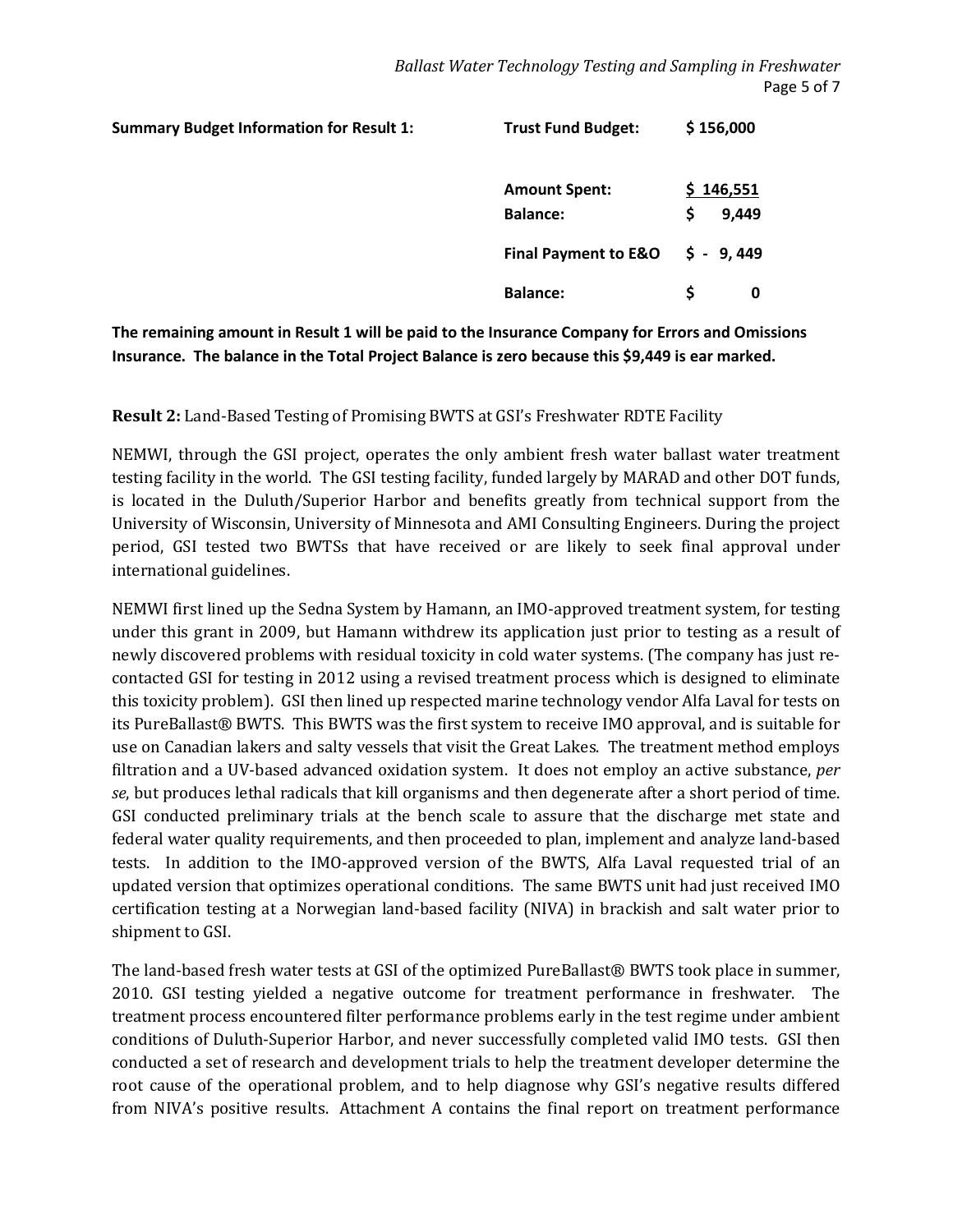which covers all of these trials. While disappointing, this negative testing outcome is extremely important to progress toward effective BWTSs in the Great Lakes. It signals the need for ambient freshwater testing under highly transparent circumstances to avoid unwarranted confidence in poorly functioning systems. It also helps treatment developers better understand how to design successful and effective treatment processes applicable to the Great Lakes.

The second treatment system subjected to land-based testing at GSI under this grant was a lye (NaOH) based system. The BWTS, developed by United States Geological Survey scientists, is contemplated specifically for use by the United States laker fleet. GSI conducted preliminary bench tests on the proposed process with positive outcomes, and a ship owner expressed interest in the treatment concept, so larger scale land-based testing was well warranted. The treatment process was not ready for certification testing, so the tests performed by GSI were in the research and development category, providing the treatment developer with a better sense of treatment performance during the process development stage.

This lye-based treatment process involves raising the pH of the ballast water significantly, holding the pH at that high level for an exposure period, and then neutralizing the pH using carbon dioxide gas prior to discharge. The tests showed the treatment system to be promising but still in need of additional development and refinement to fully answer all questions of residual toxicity and biological effectiveness. The final report on this testing is provided as Attachment B. Since completion of these GSI land-based tests, the treatment system has been installed at the pilot scale on a laker ship (MV Indiana Harbor) and will undergo further technical development prior to a prospective full-scale installation on the same ship for United States Coast Guard's (USCG) Shipboard Technology Evaluation Program (STEP) or type approval.

In short, the testing conducted using LCCMR funds underscored the importance of rigorous fresh water testing at the land-based scale using ambient assemblages to determine performance prospects of a BWTS in the Great Lakes, irrespective of IMO approval. The testing also corroborated promising bench scale tests findings on the NaOH BWTS performance, and the need for further development and testing to refine this system. In both cases, the work expedited development of BWTSs that could prove effective and safe in fresh water, and helped establish the degree to which other testing facilities in the world may be providing findings relevant to Minnesota waters.

| <b>Summary Budget Information for Result 2:</b> | <b>Trust Fund Budget:</b> | \$210,000 |
|-------------------------------------------------|---------------------------|-----------|
|                                                 |                           |           |

| <b>Amount Spent:</b> |   | \$210,000 |  |  |  |
|----------------------|---|-----------|--|--|--|
| <b>Balance:</b>      | S | 0         |  |  |  |

# **Project Results Use and Dissemination**

Final reports on ballast treatment tests performed pursuant to this grant, and the guidebook developed for ship discharge sampling, have been posted on the GSI public website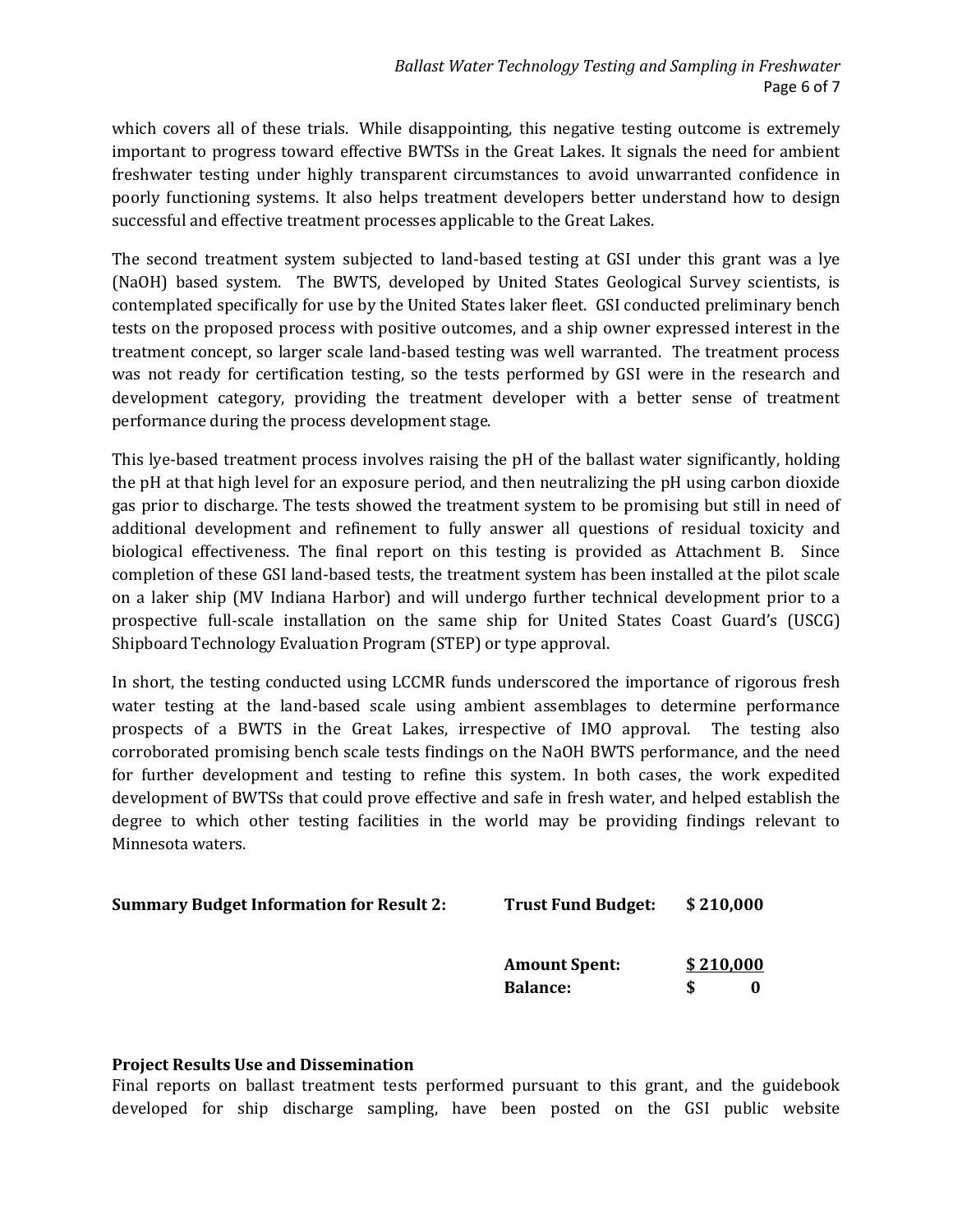[\(www.greatshipsinitiative.org\)](http://www.greatshipsinitiative.org/). The project forwarded final reports on ballast treatment performance tests to the United States Environmental Protection Agency (USEPA) Science Advisory Board which reported to the USEPA and the USCG on availability of ballast treatment technology in 2011. NEMWI presented the sampling method developed through this project to an international gathering of ballast discharge researchers and regulators (Global R&D Forum and Exhibition on Ballast Water Management in a session on ballast treatment testing and compliance monitoring in Istanbul Turkey in the fall of 2011), and will submit the guidebook as a manuscript for the conference proceedings.

# **TOTAL TRUST FUND PROJECT BUDGET:**

**Contracts:** \$ 366,000 for Northeast Midwest Institute (lead for Great Ships Initiative)

See Attachment A – Budget Sheet.